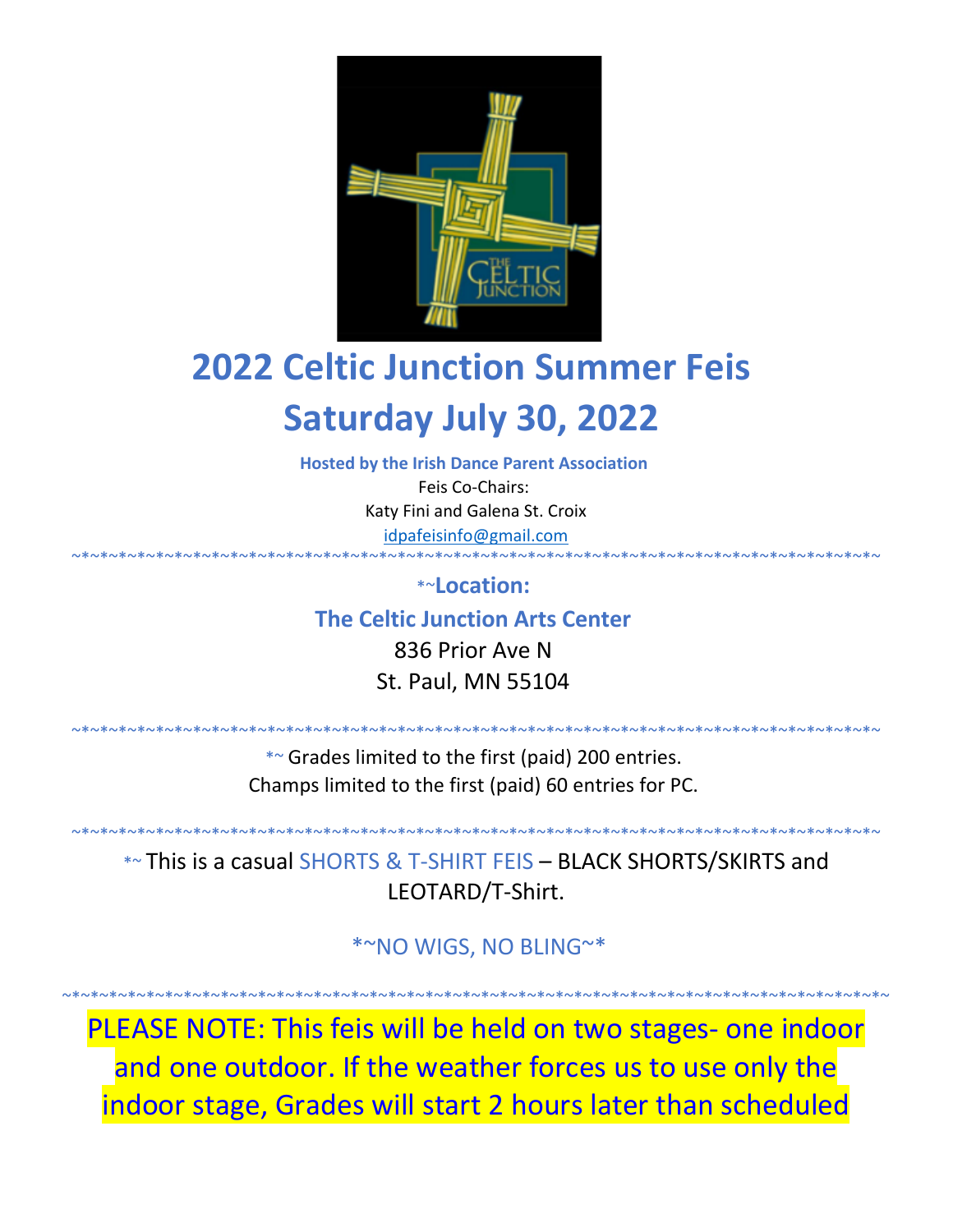## \*~ **Feis Rules**

\*Registration opens Saturday at 7:30am \*Competitions start at **8:30am** \*Registration will **NOT** be open on Friday \*Competitions will be combined when possible, to increase the likelihood of 5+ dancers per competition \*Due to venue restrictions, there will be NO CAMPING \* Championship stage will proceed from *YOUNGEST to OLDEST* dancers. Dancers will start with *HARD SHOE*.

## \*~ **Feis Fees**

~\*~\*~\*~\*~\*~\*~\*~\*~\*~\*~\*~\*~\*~\*~\*~\*~\*~\*~\*~\*~\*~\*~\*~\*~\*~\*~\*~\*~\*~\*~\*~\*~\*~\*~\*~\*~\*~\*~\*~\*~\*~\*~\*~

\*Solo Dancing-\$10.00 \*Preliminary Championship-\$40.00 \*Event Fee-\$25.00 (per family, music only competitors are exempt) \*FeisWorx Fee-\$9.00 \*Family Maximum-\$125.00 (does not include event fee or shirt) **ABSOLUTELY NO REFUNDS**

## \*~ **Black-Out Guidelines**

~\*~\*~\*~\*~\*~\*~\*~\*~\*~\*~\*~\*~\*~\*~\*~\*~\*~\*~\*~\*~\*~\*~\*~\*~\*~\*~\*~\*~\*~\*~\*~\*~\*~\*~\*~\*~\*~\*~\*~\*~\*~\*~\*~

\*No costumes \*No wigs \*No bling \*Black shorts or skirt \*White socks or black tights (girls) \*Black socks (boys)

## \*~ **Covid Restrictions**

~\*~\*~\*~\*~\*~\*~\*~\*~\*~\*~\*~\*~\*~\*~\*~\*~\*~\*~\*~\*~\*~\*~\*~\*~\*~\*~\*~\*~\*~\*~\*~\*~\*~\*~\*~\*~\*~\*~\*~\*~\*~\*~\*~

-None at this time, but we will follow any changes made by city, state, or venue.

-If the feis is canceled for any reason, all fees will be refunded with the exception of the \$9 Feisworx fee.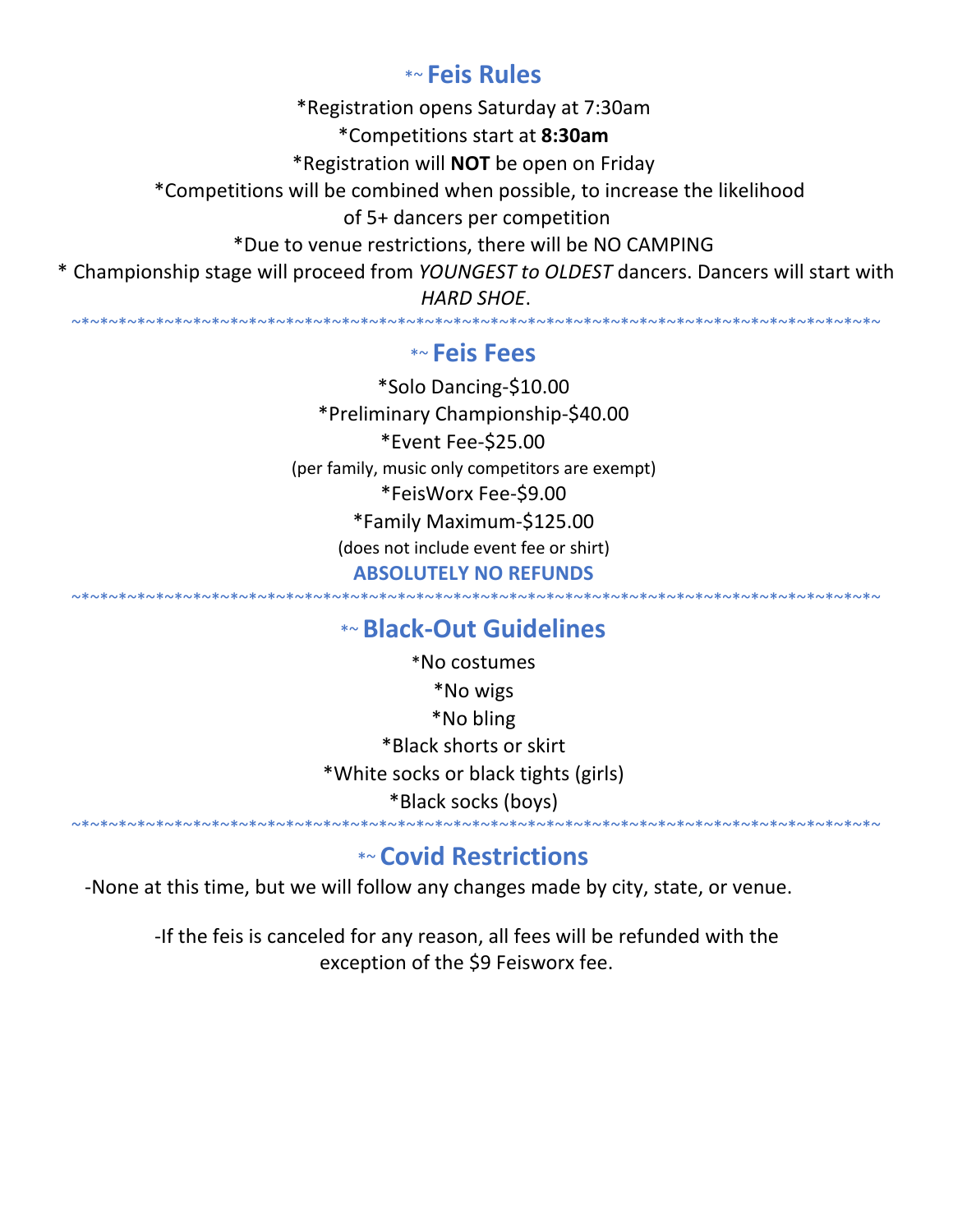## \*~**Important Registration Notes**

- All registrations must be completed at www.feisworx.com
- Registrations will be accepted until **July 15th** or until the caps are met.
- Registration requests submitted any way other than through Feisworx will not be accepted.
- Registrations must be fully paid in order to be considered complete.
- All fees noted with an asterisk (\*) are NOT included in the family maximum.
- Any payments made on the day of the event must be paid with a credit card. Cash or Checks will NOT be accepted.
- **Any outstanding payments** must be made at the registration table on the day of the event in order to be allowed to compete.
- Changes or additions to completed registrations can be made at www.feisworx.com until NOON on July 15th. After that time new registrations will incur an additional \$25 late fee.
- Refunds will only be given in the event of a full cancellation of the event, minus a \$9 Feisworx fee.
- Full results will be available at www.feisworx.com following the completion of the day's competitions.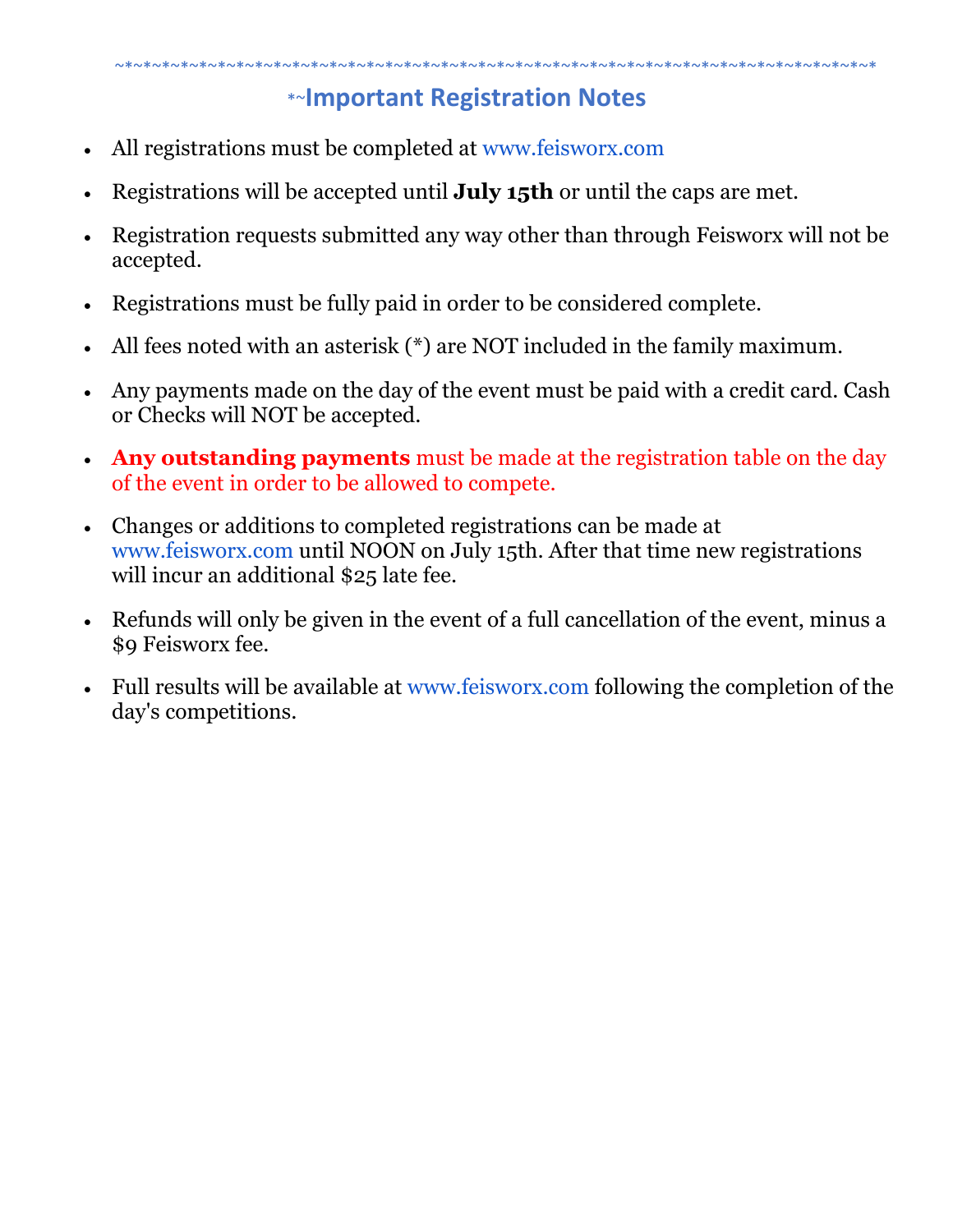#### ~\*~\*~\*~\*~\*~\*~\*~\*~\*~\*~\*~\*~\*~\*~\*~\*~\*~\*~\*~\*~\*~\*~\*~\*~\*~\*~\*~\*~\*~\*~\*~\*~\*~\*~\*~\*~\*~\*~\*~\*~\*~\*~\*~\*~ **Mid-America Regional Dancing Competition Rules**

- 1. In the case of all solo and team competitions in all grades, the age of a competitor on  $1<sup>st</sup>$  January of the year in which the competition is held will determine the right of entry. For the purposes of this rule a competitor whose birthday occurs on  $1<sup>st</sup>$ January shall be deemed to be under the age attained on that date.
- 2. Competitors are open to all but those holding a TMRF, TCRG or ADCRG designation. A feis can only accept entries from pupils of teachers registered with An Coimisiun and registered with both the IDTANA and the North American region in which they reside.
- 3. A competitor may be disqualified for any of the following reasons:
	- a. Conduct unbecoming of a lady or gentleman.
	- b. Failure to report on time to compete. (Penalty: disqualification from said event).
	- c. Falsification of age or other important facts i.e., teaching, award winning, competing under another competitor's name or number, etc.

Penalty for (a) or (c): Competitor will be disqualified from the Feis at which the occurrence happened and from all NAFC registered Feiseanna for a period of one year beginning at the date of the occurrence.

- 4. Competitions may be closed if there are no competitors at the assigned stage ready to compete when the competition is scheduled or announced. This does not pertain to a situation where competitors are involved in stage conflicts, and such conflicts will be handled by the stage monitor.
- 5. Steel taps or "bubble" heels on dancing shoes and any display of awards is prohibited. Authentic Gaelic dress is desired.
- 6. First Feis (if offered), Beginner and Advanced Beginner, aka Beginner I and II, must wear a class costume, or a skirt/pants and top. All other categories are excluded from this rule. Modest attire is encouraged when a competitor is not dancing.
- 7. Competitor's number must be worn and visible to adjudicators when performing in all competitions. Use of reflective plastic number covers is discouraged.
- 8. The number of awards given is determined by the Feis Committee and is based on the scores and ranks given by the adjudicator(s).
- 9. Complaints must be in writing stating names and other factual information and signed by the complainant. A \$25.00 fee must be enclosed and presented to the Feis Chairman within one hour of the occurrence. The fee will be returned if the complaint is upheld.
- 10. The Feis Committee and any organization affiliated with same, will not be held responsible for personal injury, property loss or damage. Destruction of Feis property and/or rental property will be punishable by law.
- 11. The Feis reserves the right to reject any entry for cause, to cancel all or part of the Feis and to limit competitor's performing time. The decision of the Feis Committee is final in all matters connected with the feis.
- 12. All Feiseanna must have a process to allow parents to request that their child or children's name(s) not be listed on the posted competitor list prior to the day of the feis.
- 13. Competitors must answer all questions as required by the Feis Entry committee, including teacher's name, and include the entry fee for entry to be accepted. Failure to do so will result in a rejected entry.
- 14. With the exception of First Feis and Beginner 1 and Beginner 2 (or their equivalent), photography of any kind which has the capability of capturing a dancer's image while in motion is strictly forbidden.
- 15. Photography
	- a. With the exception of First Feis, Beginner 1 and Beginner 2 (or their equivalent), photography of any kind which has the capability of capturing a dancer's image while in motion is strictly forbidden.
	- b. A Feis may elect to allow in motion photography for publicity purposes but eh pictures are considered the sole property of the Feis and solely for Feis use only; these are not to be used for personal gain through commercial use of sale, and under no circumstances can they be published on any website or other areas without the express written permission of the persons involved.
	- c. Additionally, a professional photographer may be formally contracted by ta Feis to capture non-motion photography, such as portrait photography, awards ceremonies, etc. and/or in motion photography provided it is taken at a vendor station or suitable location:
		- i. Away from the dancing stages and,
		- ii. Requested by a consenting parent, guardian, or dancer (over the age of 18).
- 16. No block, en Pointe, toe walking movements, stationary or moving is allowed to be performed for all ages up to and including the under 12 age group. However, after September  $1<sup>st</sup>$  of each year an exception is made for those dancers who are 11 dancing in the under 12 age group.
- 17. No substances that can become airborne should be used on any dance floor in an attempt to improve traction.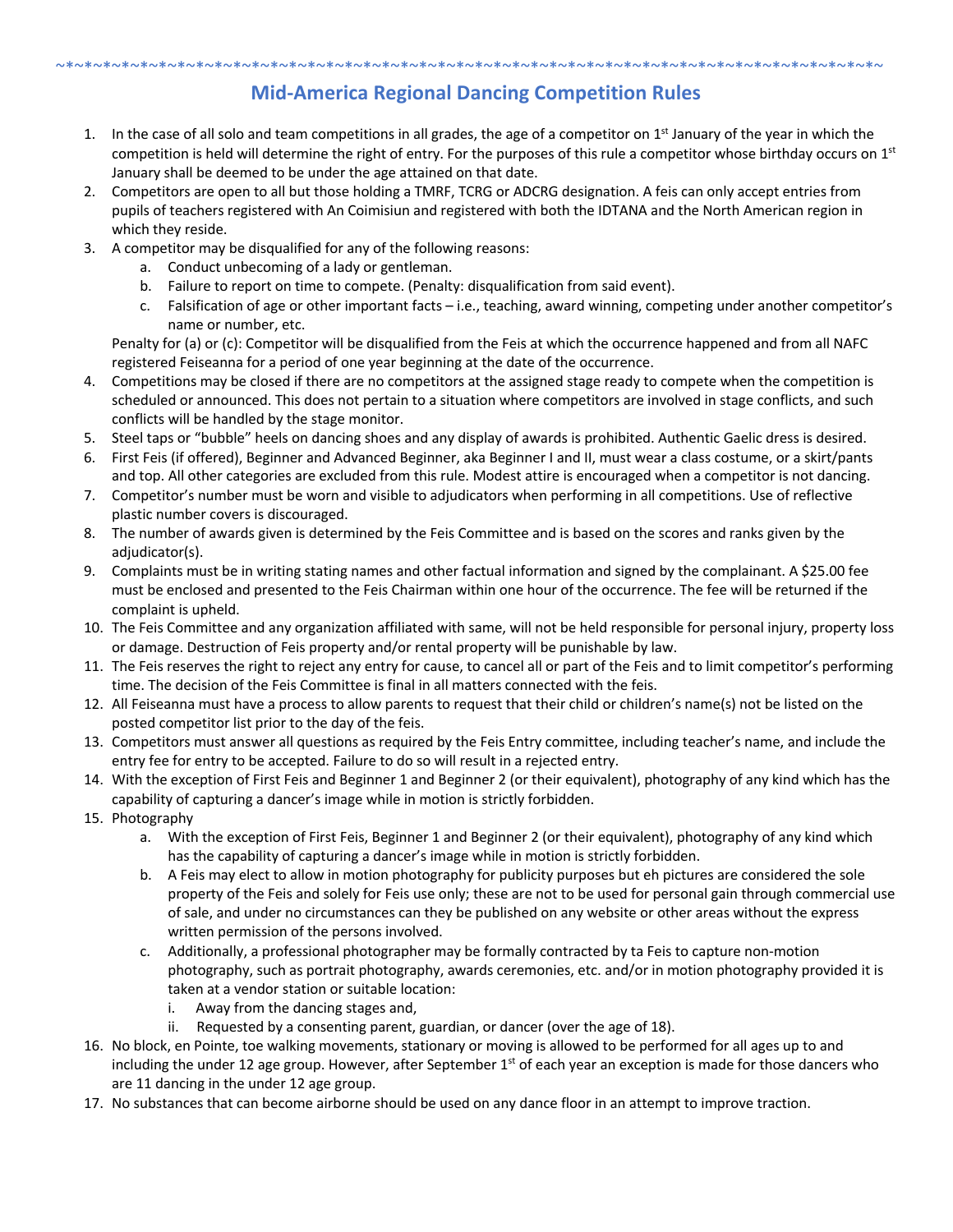#### ~\*~\*~\*~\*~\*~\*~\*~\*~\*~\*~\*~\*~\*~\*~\*~\*~\*~\*~\*~\*~\*~\*~\*~\*~\*~\*~\*~\*~\*~\*~\*~\*~\*~\*~\*~\*~\*~\*~\*~\*~\*~ **Grade Level Rules**

- 1. Solo competitors in First Feis (if offered), Beginner, Advanced Beginner, Novice or Open (Prizewinner) competitions:
	- a. Must compete in their own age group.
	- b. Must be prepared to perform two steps in each event.
- 2. With the exception of First Feis and Beginner 1, a dancer's level is determined in each dance (Reel, Light Jig, Single Jig, Slip Jig, Hornpipe, Treble Jig, and Traditional Set). Traditional Set Dances are limited to those dances determined by An Coimisiun Le Rince Gaelacha as traditional set dances.
- 3. Competitions may be combined with the next higher age group if there are less than 5 competitors entered.
- 4. Competitions can only be combined up (or down) one age group.
- 5. Committees may combine three consecutive age groups, in the highest age groups only, when needed to create a competition of five (5) competitors.
- 6. Boys and girls CANNOT be combined EXCEPT according to the following:
	- a. All boys' competitions below Preliminary Championships shall be initially entered in single year age groups.
	- b. If there are less than 5 entries in any one age group, combination of the competitions shall be done according to the following rules, in order of preferential application:
		- i. Into double All Boys age groups; and
		- ii. If a double All boys age group does not create 5 or more entries, the boys shall instead be combined into the corresponding single year Girls' age group; and
		- iii. If the combined Boys and Girls age group still does not create five (5) or more entries, that competition may be combined with as stated in rule #2.
		- iv. Any competitions so combined shall be run as a single competition.
- 7. Each region may determine the system for moving dancers from one grade to another, as they see appropriate for their region.
- 8. The syllabus in to contain all grade categories.
- 9. A Feis Committee may combine two consecutive age categories into the higher of the two categories within that grade when less than five (5) competitors are entered (see Rule #2 above).
- 10. Competitors have the option to remain in the same category for the remainder of the Feis year.
- 11. A dancer, at eh discretion of the teacher, may move into the next Grade (not Open Championships) without satisfying the requirements. However, once a dancer competes in the higher level, they can never move back to a lower category, (except as outlined in Rule 1 above).
- 12. Grade Levels
	- a. **First Feis:** A dancer who has never competed in a Feis. A dancer can only be in this category for a single day and cannot compete at any other level in the Feis. Dancers must compete with Basic Steps that coincide with the Grade Exam Syllabus.
	- b. **Beginner 1 (Beginner) Grade:** A beginner is a competitor who has not yet taken a full year of Irish Dance lessons, thereby giving beginners a full year with such status. A beginner must move into the Beginner 2/Advanced Beginner category the next year. Dancers must compete with Basic Steps that coincide with the Grade Exam Syllabus.
	- c. **Beginner 2 (Advanced Beginner) Grade:** An advanced beginner who wins 1<sup>st</sup>, 2<sup>nd</sup>, or 3<sup>rd</sup> place will advance to the Novice category in that particular dance. Competition dances are reel, light jig, slip jig, traditional treble jig and traditional hornpipe, as a minimum requirement. Dancers must compete with Basic Steps that coincide with the Grade Exam Syllabus.
	- d. **Novice Grade:** A novice who wins a 1<sup>st</sup> place will advance to the Open (Prizewinner) category in that particular dance.
	- e. **Open Prizewinner Grade:** A competitor who does not qualify as a beginner, advanced beginner or as a novice.
	- f. **Adult Beginner:** An adult beginner is a competitor who never took Irish dancing lessons as a juvenile and is over 18 years of age.
- 13. First Feis (if offered), Beginner 1, and Beginner 2 are required to dance at traditional speeds. Novice and Open/Prizewinner dancers may choose between traditional and Oireachtas speeds.
- 14. The following dance speeds must be adhered to: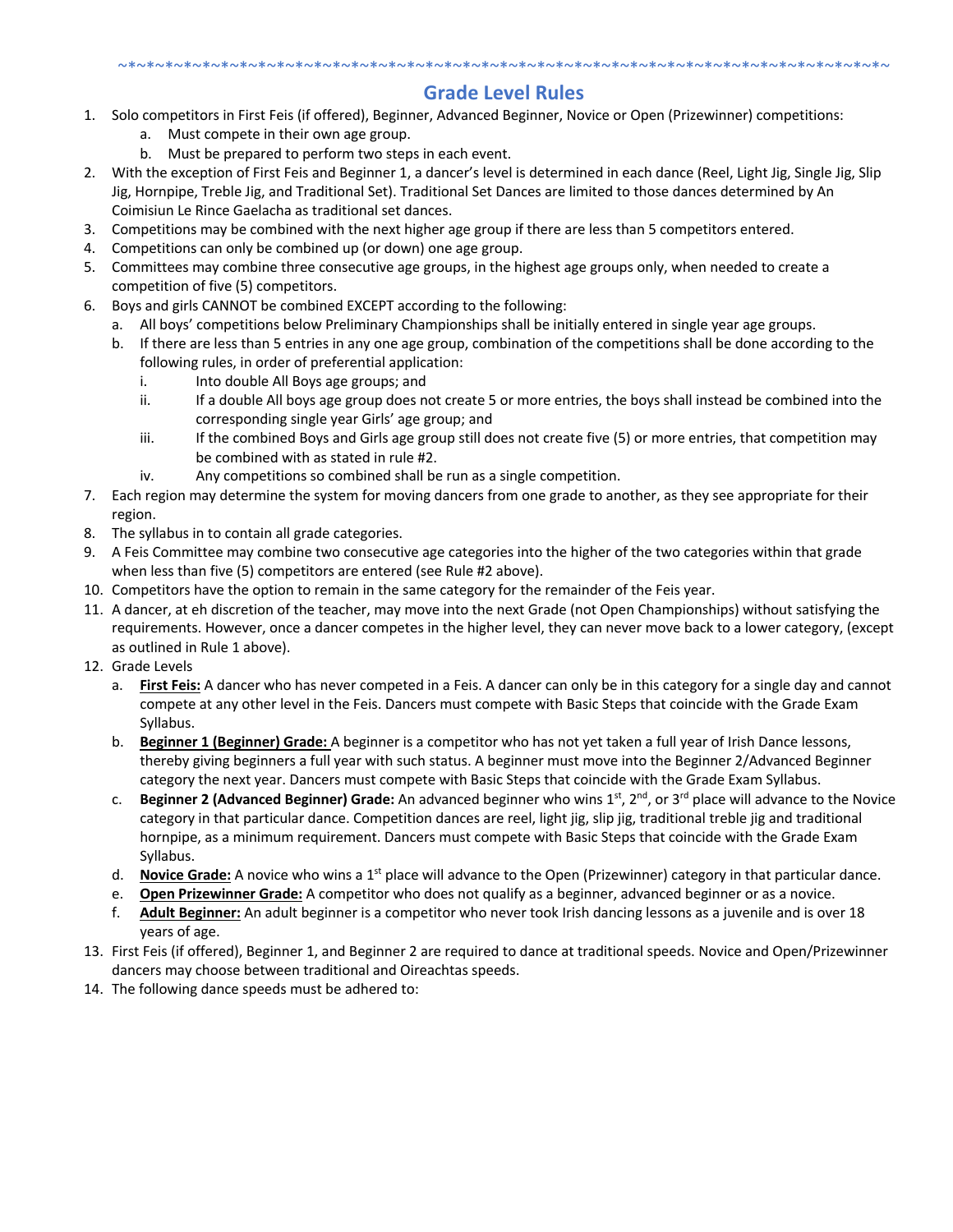|                               |            |       |       |                  | Prize-           | <b>Traditional Sets</b>  | <b>Traditional Speeds</b> |
|-------------------------------|------------|-------|-------|------------------|------------------|--------------------------|---------------------------|
|                               | First Feis | Beg 1 | Beg 2 | <b>Novice</b>    | winner           | St. Patrick's Day        | 94                        |
| Reel                          | 122        | 122   | 122   | 113              | 113              | <b>Blackbird</b>         | 144                       |
| Light Jig                     | 115        | 115   | 115   | 115              | 115              | Job of the Journeywork   | 138                       |
| Slip Jig                      | 122        | 122   | 122   | 113              | 113              | Three Sea Captains       | 96                        |
| Single Jig                    | 124        | 124   | 124   | 124              | 124              | <b>Garden of Daisies</b> | 138                       |
| <b>Treble</b>                 |            |       | 92    |                  |                  | Jockey to the Fair       | 90                        |
| <b>Jig</b><br><b>Hornpipe</b> |            |       | 138   | 73/92<br>113/138 | 73/92<br>113/138 | King of the Fairies      | 130                       |

15. First Feis, Beginner 1 and Beginner 2 perform only basic steps to coincide with the Grade Exam Syllabus. (IDTAMA, 1/17/17)

16. Dancers competing in the First Feis category are limited to participating in the First Feis Category only. (IDTAMA, 1/17/17)

~\*~\*~\*~\*~\*~\*~\*~\*~\*~\*~\*~\*~\*~\*~\*~\*~\*~\*~\*~\*~\*~\*~\*~\*~\*~\*~\*~\*~\*~\*~\*~\*~\*~\*~\*~\*~\*~\*~\*~\*~\*~\*~\*~\*~

## **Championship Level Rules**

- 1. First place winners in the Open Championship category cannot return to a Preliminary or Open (Prizewinner) competition. Placing in a Regional or National Oireachtas does not change the status of a competitor. A dancer who moves into Open Championship must stay a minimum of 2 years. If after 2 years they have not placed they are allowed to return to Preliminary. An Open Championship dancer who places is not allowed to return to Preliminary until 2 years after their last placement.
- 2. Entrants in any Championship event may not enter in any other (Grade) events, but may enter in Figure Dances and Specials, i.e. Treble Reel Competition, etc.
	- a. Dancers must qualify for Open Championship via the method now in place for Preliminary Championship, i.e. two  $1^{st}$ place wins.
	- b. Dancers must compete in the Preliminary championship competition in order to qualify for Open Championship
	- c. The regional syllabus where the Feis is being held may have different qualifications for entry.
- 3. Preliminary Championships are open to those who, at any NAFC recognized Feis:
	- a. A dancer who wins 1<sup>st</sup> place in each of the Open Prizewinner dances (reel, slip Jig, treble jig, and hornpipe) can move into Preliminary Championships with teacher's permission.
	- b. Have never won 1st,  $2^{nd}$  or  $3^{rd}$  in Open Championship. A dancer who wins two first place awards will move on to Open Championship at the next Feis they enter, or as soon as the second win is achieved, in any age category, in the following years. Only in the case of back-to-back feiseanna (successive days), in which case the first win in the first Feis will not change the dancer's status for the second Feis. A dancer is required to perform a light shoe dance (reel or slip jig for ladies and reel only for men), and a hard shoe dance. A Feis can opt to offer either a) a set dance or b) a jig/hornpipe.
	- c. The regional syllabus where the Feis is being held may have different qualifications for entry.
- 4. A Mid-America region feis may choose to combine boys and girls in Open Championship competitions when there are less than 5 dancers registered in a particular age category.
- 5. A Mid-America region feis may choose to combine boys and girls in Open Championship competitions when there are less than 5 dancers registered in a particular age category. (IDTAMA 1/17/17)
- 6. When there are less than 5 dancers registered in a particular Open Championship age category, the boys and girls WILL be combined
- 7. The Boys' Open Championship age categories will match the Girls' Open Championship categories. (IDTAMA 1/17/17)
- 8. Any competitor in Preliminary or Open Championship must have a minimum of 8 rotations or 10 minutes between their rounds. (IDTAMA 1/17/17)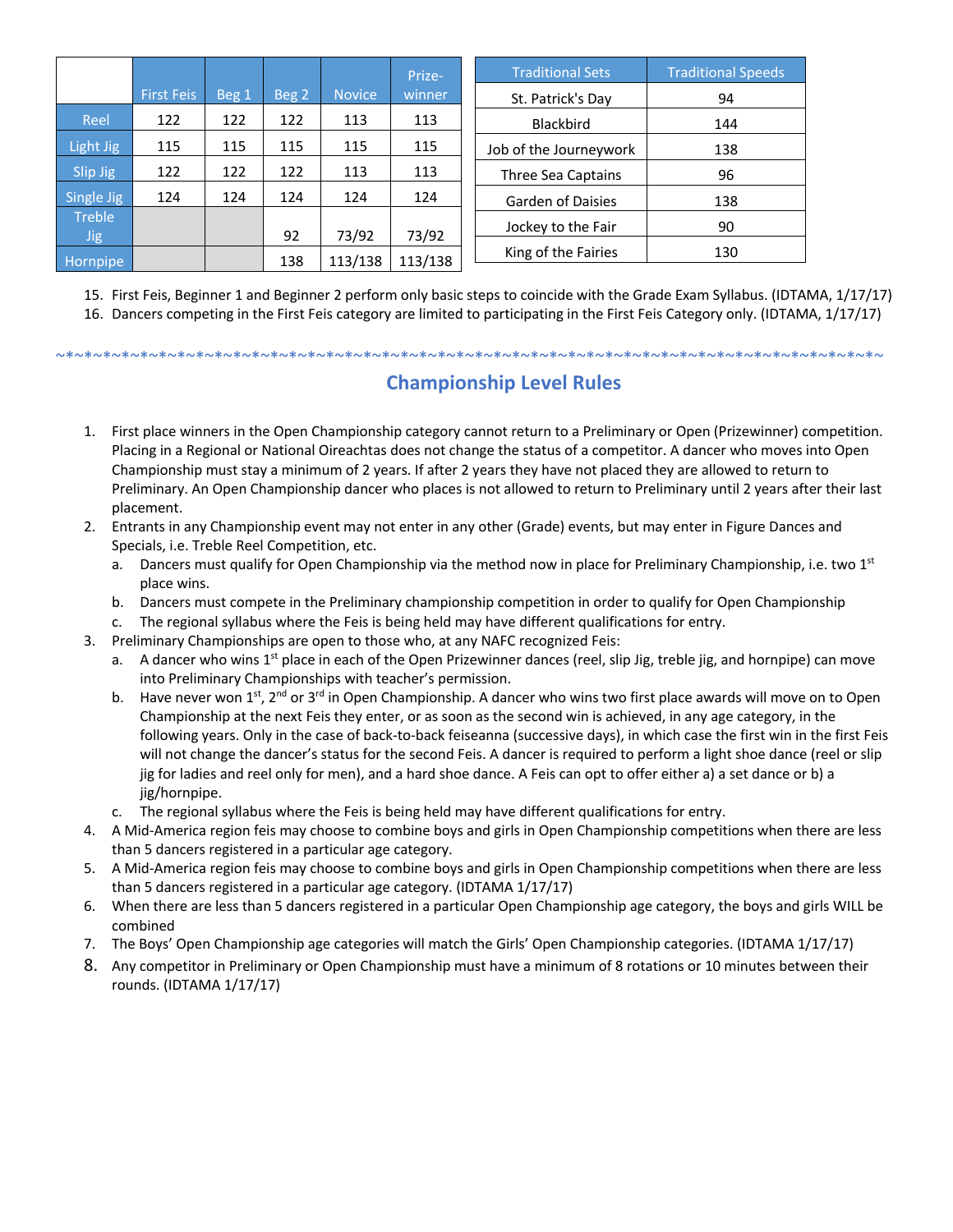## **Adjudicators & Musicians**

~\*~\*~\*~\*~\*~\*~\*~\*~\*~\*~\*~\*~\*~\*~\*~\*~\*~\*~\*~\*~\*~\*~\*~\*~\*~\*~\*~\*~\*~\*~\*~\*~\*~\*~\*~\*~\*~\*~\*~\*~\*~\*~\*~\*~

- 1. Musicians and adjudicators cannot be approached during a competition by anyone except the Feis Committee. No one can approach them while a competitor is performing.
- 2. Musicians employed by the Feis Committee will be solely under the direction and management of the Feis Committee on Feis day.
- 3. In matters pertaining to adjudication, the decision of the adjudicators is final.
- 4. Adjudicators are to monitor the quality of music at the stag(s) to which they are assigned.
- 5. Championships and Preliminary Championships require at least three adjudicators.
- 6. Each feis is required to list their adjudicator on their syllabus and/or website at least three weeks before the close on entries, one-third of which are to be from outside the region where the Feis is being held.

~\*~\*~\*~\*~\*~\*~\*~\*~\*~\*~\*~\*~\*~\*~\*~\*~\*~\*~\*~\*~\*~\*~\*~\*~\*~\*~\*~\*~\*~\*~\*~\*~\*~\*~\*~\*~\*~\*~\*~\*~\*~\*~\*~\*~

#### **Costume Rules**

- 1. Make up is prohibited on a dancer in the first three grades (First Feis (if offered), Beginner 1 and Beginner 2 or their equivalent) up to and including the under 12 age group.
- 2. Any competitor found to be using artificial carriage aids and subsequently refuses to remove same, will be subject to disqualification from the at particular competition. Medically prescribed aids (proof of which may be required) will be exempt from this rule.
- 3. Competitors in girl's competitions at the First Feis (if offered), Beginner 1 and Beginner 2 Grade will wear only the competitor's dancing school costume or a skirt and blouse.
- 4. In order to compete in Mid-America feiseanna, dancers from the youngest age group up to and including Under 9 in all categories must follow our regional guidelines for U8 and U9 costume rules. This will go into effect January 2015.

#### ~\*~\*~\*~\*~\*~\*~\*~\*~\*~\*~\*~\*~\*~\*~\*~\*~\*~\*~\*~\*~\*~\*~\*~\*~\*~\*~\*~\*~\*~\*~\*~\*~\*~\*~\*~\*~\*~\*~\*~\*~\*~\*~\*~\*~ **Modesty Rule – From An Coimisiun**

Changing costumes, dressing, and undressing of dancers will not be acceptable in the halls or public areas. For the sake of modesty and in the interest of safety of young people, dancers will not be permitted to walk around the Feis scantily dressed.

## The Feis WILL NOT give any refunds for any reason including consequences for violations of the above rules

**From CLRG:** Respect for fellow competitors on stage is a requirement at all times.

Lack of respect or courtesy for fellow competitors by aggressive dancing on stage will be subject to penalty at the discretion of each individual adjudicator.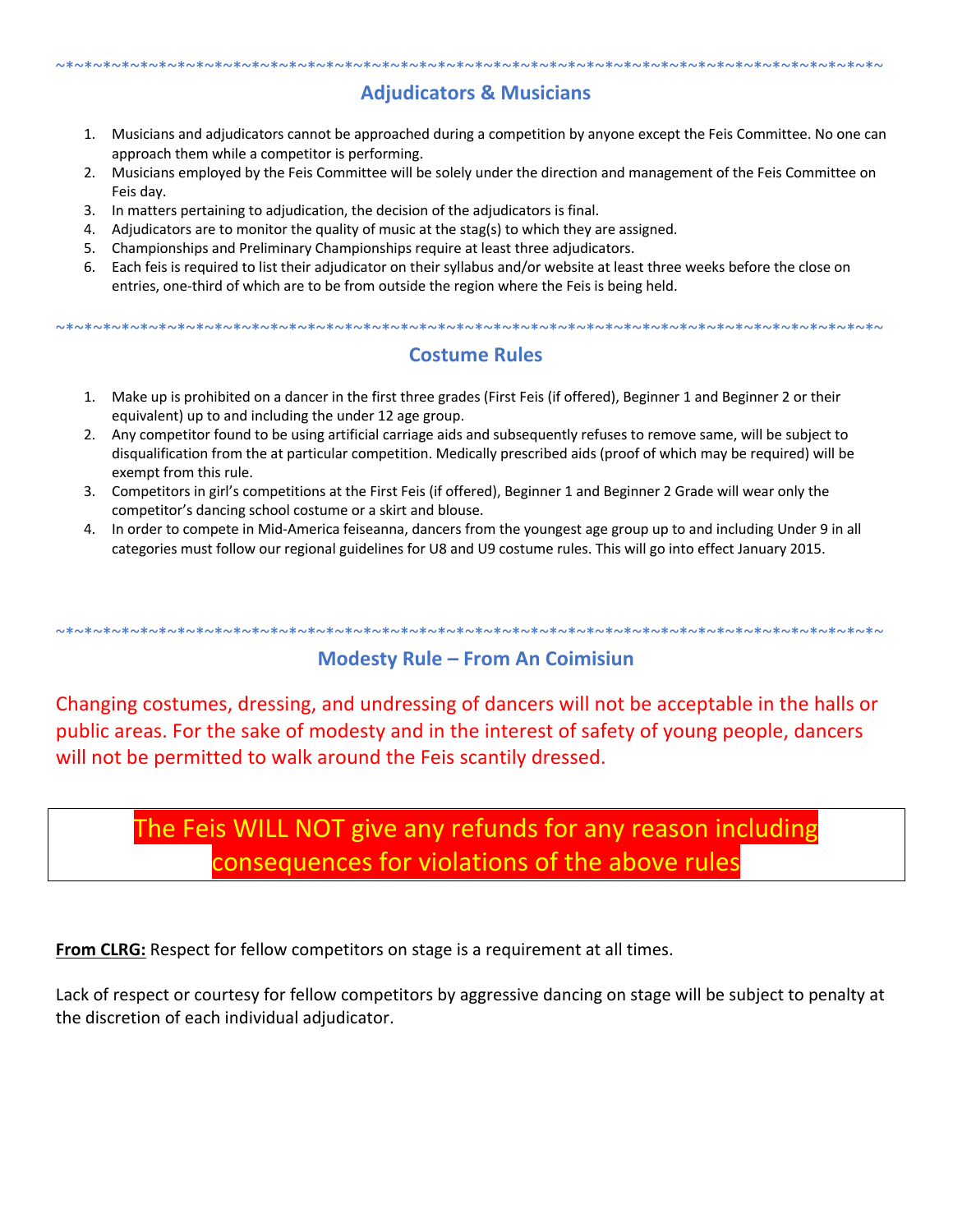#### ~\*~\*~\*~\*~\*~\*~\*~\*~\*~\*~\*~\*~\*~\*~\*~\*~\*~\*~\*~\*~\*~\*~\*~\*~\*~\*~\*~\*~\*~\*~\*~\*~\*~\*~\*~\*~\*~\*~\*~\*~\*~\*~\*~\*~ **Numbering System**

The following numbering system complies with the Mid America Standardized Syllabus

| $1st$ Digit                                                | so forth                     |                                       | Level Category: FIRST FEIS dancers all begin with "1", BEGINNER 1 with "2", and     |                 |
|------------------------------------------------------------|------------------------------|---------------------------------------|-------------------------------------------------------------------------------------|-----------------|
| 2 <sup>nd</sup> and 3 <sup>rd</sup> Digits                 | while 61 means boys under 11 |                                       | Age Group, Girls begin at 01 and Boys begin at 51. So "05" means girls under 5,     |                 |
| 4th and 5 <sup>th</sup> Digits (letters) Competition Type: |                              | $RL = REEL$<br>$TS = TRADITIONAL SET$ | $U = LIGHT JIG$<br><b>TJ</b> = TREBLE JIG $HP = HORNP$ IPE $PD = ST PARTRICK'S$ DAY | $SI = SLIP JIG$ |

AGE GROUP: Your age group is determined by the YEAR the competitor was born. This changes from year to year.

| <b>For 2022</b> | U5   | U6                                           | U7 | U8 | U9 |  | U10 U11 U12 U13 U14 U15 |  |      |      | U16 U17   | U18 |
|-----------------|------|----------------------------------------------|----|----|----|--|-------------------------|--|------|------|-----------|-----|
| Born In:        | 2017 | 2016 2015 2014 2013 2012 2011 2010 2009 2008 |    |    |    |  |                         |  | 2007 | 2006 | 2005 2004 |     |

PLEASE NOTE: Age groupings beginning with "O" mean THAT age AND over (example O11 means 11 and older)

#### **First Feis**

The First Feis level has been established for dancers who are competing in their very first feis. Once a dancer competes in the First Feis category, the dancer must move into Beginner 1 or Beginner 2.

~\*~\*~\*~\*~\*~\*~\*~\*~\*~\*~\*~\*~\*~\*~\*~\*~\*~\*~\*~\*~\*~\*~\*~\*~\*~\*~\*~\*~\*~\*~\*~\*~\*~\*~\*~\*~\*~\*~\*~\*~\*~\*~\*~\*~

AT THIS LEVEL, DANCERS ARE NOT ALLOWED TO COMPETE IN SOLO COSTUMES (only school costumes are allowed) Dancers competing in the First Feis category are limited to participating in the First Feis Category ONLY

|                  | <b>GIRLS</b><br>U5<br>U6<br>U7<br>U11<br>U8<br>U9<br>U <sub>10</sub><br><b>108RL</b><br><b>109RL</b><br><b>110RL</b><br>105RL<br><b>106RL</b><br><b>107RL</b><br><b>111RL</b><br>109L <sub>u</sub><br>110L <sub>0</sub><br>108L <sub>J</sub><br><b>106LJ</b><br><b>107LJ</b><br><b>111LJ</b><br>105LJ |              |              |              |              |              |       |              |                |              |              | <b>BOYS</b>  |              |                   |              |              |
|------------------|-------------------------------------------------------------------------------------------------------------------------------------------------------------------------------------------------------------------------------------------------------------------------------------------------------|--------------|--------------|--------------|--------------|--------------|-------|--------------|----------------|--------------|--------------|--------------|--------------|-------------------|--------------|--------------|
|                  |                                                                                                                                                                                                                                                                                                       |              |              |              |              |              |       | 011          | U <sub>5</sub> | U6           | U7           | U8           | U9           | U <sub>10</sub>   | U11          | 011          |
| <b>REEL</b>      |                                                                                                                                                                                                                                                                                                       |              |              |              |              |              |       | <b>112RL</b> | <b>155RL</b>   | <b>156RL</b> | <b>157RL</b> | <b>158RL</b> | <b>159RL</b> | <b>160RL</b>      | <b>161RL</b> | <b>162RL</b> |
| <b>LIGHT JIG</b> |                                                                                                                                                                                                                                                                                                       |              |              |              |              |              |       | <b>112LJ</b> | <b>155LJ</b>   | <b>156LJ</b> | <b>157LJ</b> | <b>158Lu</b> | <b>159LJ</b> | 160L <sub>3</sub> | <b>161LJ</b> | <b>162LJ</b> |
| <b>SLIP JIG</b>  | <b>105SJ</b>                                                                                                                                                                                                                                                                                          | <b>106SJ</b> | <b>107SJ</b> | <b>108SJ</b> | <b>109SJ</b> | <b>110SJ</b> | 111SJ | 112SJ        |                |              |              |              |              |                   |              |              |

#### **Beginner 1 (Beginner)**

~\*~\*~\*~\*~\*~\*~\*~\*~\*~\*~\*~\*~\*~\*~\*~\*~\*~\*~\*~\*~\*~\*~\*~\*~\*~\*~\*~\*~\*~\*~\*~\*~\*~\*~\*~\*~\*~\*~\*~\*~\*~\*~\*~\*~

A dancer who has been dancing for less than one year. A Beginner 1 must move to Beginner 2 no later than January 1<sup>st</sup> of the dancers second year of instruction or may move to Beginner 2 earlier with teacher's permission and provided that the Feis has not closed to changes. Note: a Beginner 1 dancer who starts in September may continue as a Beginner 1 until December of the following year (16 months) before moving into Beginner 2. All hard shoe dancers at traditional speeds.

AT THIS LEVEL DANCERS ARE NOT ALLOWED TO COMPETE IN SOLO COSTUMES (only school costumes are allowed)

|                  |                |              |              |              | <b>GIRLS</b> |              |              |              |              |                |                   |              |              | <b>BOYS</b>       |              |              |              |              |
|------------------|----------------|--------------|--------------|--------------|--------------|--------------|--------------|--------------|--------------|----------------|-------------------|--------------|--------------|-------------------|--------------|--------------|--------------|--------------|
|                  | U <sub>5</sub> | U6           | U7           | U8           | U9           | U10          | U11          | U12          | 012          | U <sub>5</sub> | U <sub>6</sub>    | U7           | U8           | U9                | U10          | U11          | <b>U12</b>   | 012          |
| Reel             | <b>205RL</b>   | <b>206RL</b> | <b>207RL</b> | <b>208RL</b> | <b>209RL</b> | <b>210RL</b> | <b>211RL</b> | <b>212RL</b> | <b>213RL</b> | <b>255RL</b>   | <b>256RL</b>      | <b>257RL</b> | <b>258RL</b> | <b>259RL</b>      | <b>260RL</b> | <b>261RL</b> | <b>262RL</b> | <b>263RL</b> |
| <b>LIGHT JIG</b> | 205LJ          | 206L.        | 207LJ        | 208LJ        | 209LJ        | 210LJ        | 211LJ        | 212LJ        | 213LJ        | 255L.          | 256L <sub>J</sub> | <b>257LJ</b> | 258LJ        | 259L <sub>v</sub> | 260LJ        | 261LJ        | 262LJ        | 263LJ        |
| <b>SLIP JIG</b>  | 205S.          | 206SJ        | 207SJ        | <b>208SJ</b> | <b>209SJ</b> | <b>210SJ</b> | 211SJ        | 212SJ        | 213SJ        |                |                   |              |              |                   |              |              |              |              |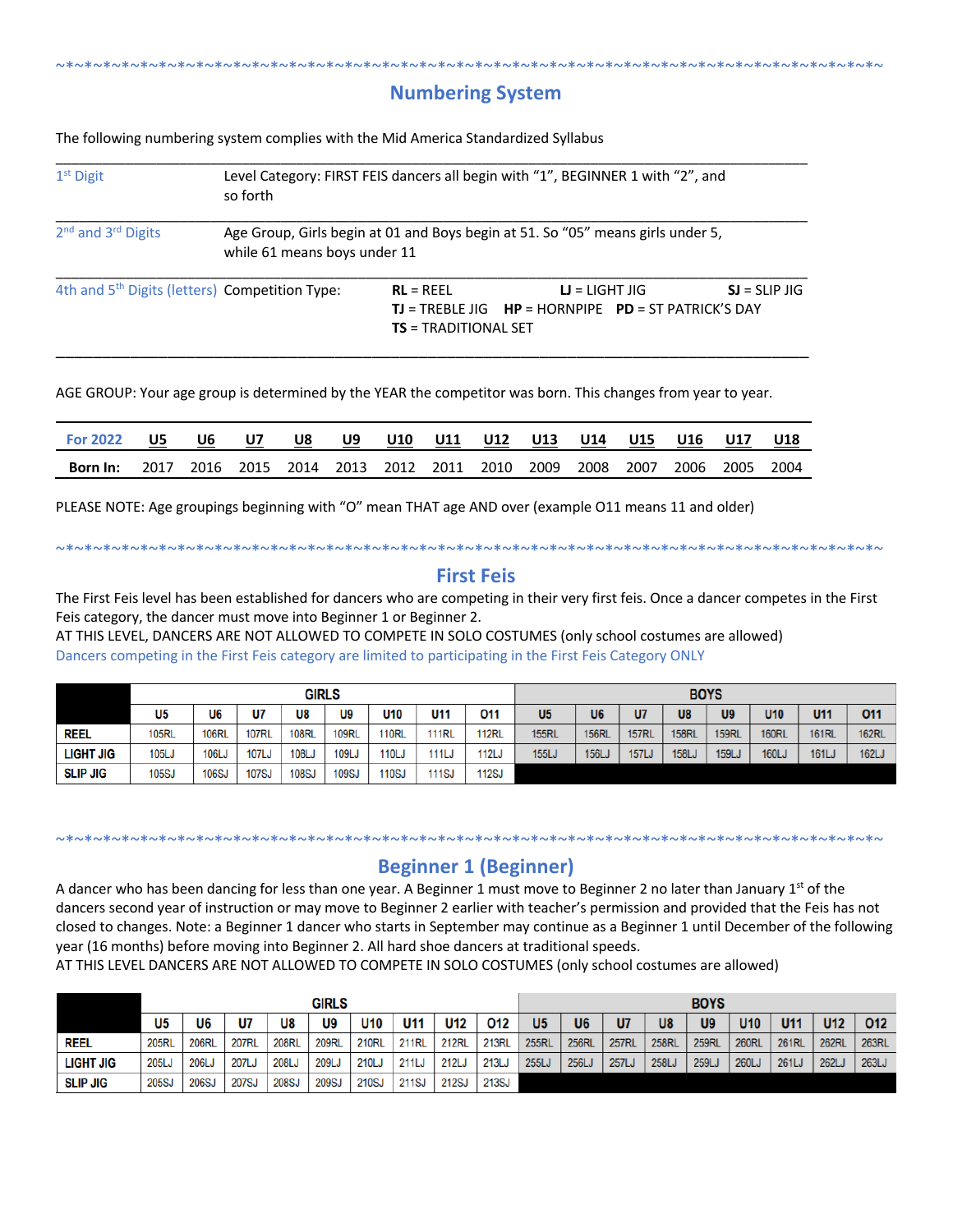### **Beginner 2 (Advanced Beginner)**

~\*~\*~\*~\*~\*~\*~\*~\*~\*~\*~\*~\*~\*~\*~\*~\*~\*~\*~\*~\*~\*~\*~\*~\*~\*~\*~\*~\*~\*~\*~\*~\*~\*~\*~\*~\*~\*~\*~\*~\*~\*~\*~\*~\*~

A dancer who has been dancing for more than one year and who has not won a  $1^{st}$ ,  $2^{nd}$  or  $3^{rd}$  place as Beginner 2 dancer. A dancer who has won a 1<sup>st</sup>, 2<sup>nd</sup>, or 3<sup>rd</sup> place in a Beginner 2 dance must move into Novice in that dance no later than January 1<sup>st</sup> of the next calendar year or with teacher's permission as soon as the next Feis (if said Feis has not closed to changes). All hard shoe dances at traditional speeds.

AT THIS LEVEL, DANCERS ARE NOT ALLOWED TO COMPETE IN SOLO COSTUMES (only school costumes are allowed).

|                          |                |       |       |       | <b>GIRLS</b>    |       |                 |                 |       |                |              |                |                | <b>BOYS</b>     |                 |              |       |              |
|--------------------------|----------------|-------|-------|-------|-----------------|-------|-----------------|-----------------|-------|----------------|--------------|----------------|----------------|-----------------|-----------------|--------------|-------|--------------|
|                          | U <sub>6</sub> | U7    | U8    | U9    | U <sub>10</sub> | U11   | U <sub>12</sub> | U <sub>13</sub> | 013   | U <sub>6</sub> | U7           | U <sub>8</sub> | U <sub>9</sub> | U <sub>10</sub> | U <sub>11</sub> | U12          | U13   | 013          |
| <b>REEL</b>              | 306RL          | 307RL | 308RL | 309RL | 310RL           | 311RL | 312RL           | 313RL           | 314RL | 356RL          | 357RL        | 358RL          | 359RL          | <b>360RI</b>    | 361RL           | <b>362RL</b> | 363RL | <b>364RL</b> |
| <b>LIGHT JIG</b>         | 306LJ          | 307LJ | 308LJ | 309LJ | 310LJ           | 311LJ | 312LJ           | 313LJ           | 314LJ | 356LJ          | 357LJ        | 358LJ          | 359LJ          | 360LJ           | 361LJ           | 362LJ        | 363LJ | 364LJ        |
| <b>SLIP JIG</b>          | 306SJ          | 307SJ | 308SJ | 309SJ | 310SJ           | 311SJ | 312SJ           | 313SJ           | 314SJ |                |              |                |                |                 |                 |              |       |              |
| <b>TREBLE JIG</b>        | 306TJ          | 307TJ | 308TJ | 309TJ | 310TJ           | 311TJ | 312TJ           | 313TJ           | 314TJ | 356TJ          | 357TJ        | 358TJ          | 359TJ          | 360TJ           | 361TJ           | 362TJ        | 363TJ | 364TJ        |
| <b>HORNPIPE</b>          | 306HP          | 307HP | 308HP | 309HP | 310HP           | 311HP | 312HP           | 313HP           | 314HP | 356HP          | 357HP        | 358HP          | 359HP          | 360HP           | 361HP           | 362HP        | 363HP | 364HP        |
| <b>ST PATRICK</b><br>DAY | 306PD          | 307PD | 308PD | 309PD | 310PD           | 311PD | 312PD           | 313PD           | 314PD | 356PD          | <b>357PD</b> | 358PD          | 359PD          | 360PD           | 361PD           | 362PD        | 363PD | 364PD        |

#### **Novice**

~\*~\*~\*~\*~\*~\*~\*~\*~\*~\*~\*~\*~\*~\*~\*~\*~\*~\*~\*~\*~\*~\*~\*~\*~\*~\*~\*~\*~\*~\*~\*~\*~\*~\*~\*~\*~\*~\*~\*~\*~\*~\*~\*~\*~

A dancer moves into Novice as a result of placing 1<sup>st</sup>, 2<sup>nd</sup> or 3<sup>rd</sup> in that dance as indicated in Beginner 2. A dancer who wins 1<sup>st</sup> in a Novice dance must move into Prizewinner level in that dance no later than January 1<sup>st</sup> of the next calendar year or with teacher's permission as soon as the next feis (if said feis has not closed to changes). All hard shoe dances can be done at either traditional speed or slow speed.

|                                  |       |       |       |       | <b>GIRLS</b> |                 |       |                 |                 |       |              |                |                |                 | <b>BOYS</b>     |                 |                 |                 |            |       |
|----------------------------------|-------|-------|-------|-------|--------------|-----------------|-------|-----------------|-----------------|-------|--------------|----------------|----------------|-----------------|-----------------|-----------------|-----------------|-----------------|------------|-------|
|                                  | U7    | U8    | U9    | U10   | U11          | U <sub>12</sub> | U13   | U <sub>14</sub> | U <sub>15</sub> | 015   | U7           | U <sub>8</sub> | U <sub>9</sub> | U <sub>10</sub> | U <sub>11</sub> | U <sub>12</sub> | U <sub>13</sub> | U <sub>14</sub> | <b>U15</b> | 015   |
| Reel                             | 407RL | 408RL | 409RI | 410RL | 411RL        | 412RL           | 413RL | 414RL           | 415RI           | 416RL | <b>457RL</b> | <b>458RL</b>   | 459RL          | 460RL           | 461RL           | <b>462RL</b>    | 463RL           | 464RI           | 465RL      | 466RL |
| <b>LIGHT JIG</b>                 | 407LJ | 408LJ | 409LJ | 410LJ | 411LJ        | 412LJ           | 413LJ | 414LJ           | 415LJ           | 416LJ | 457LJ        | 458LJ          | 459LJ          | 460LJ           | 461LJ           | 462LJ           | 463LJ           | 464LJ           | 465LJ      | 466LJ |
| <b>SLIP JIG</b>                  | 407SJ | 408SJ | 409SJ | 410SJ | 411SJ        | 412SJ           | 413SJ | 414SJ           | 415SJ           | 416SJ |              |                |                |                 |                 |                 |                 |                 |            |       |
| <b>TREBLE JIG</b>                | 407TJ | 408TJ | 409TJ | 410TJ | 411TJ        | 412TJ           | 413TJ | 414TJ           | 415TJ           | 416TJ | 457TJ        | 458TJ          | 459TJ          | 460TJ           | 461TJ           | 462TJ           | 463TJ           | 464TJ           | 465TJ      | 466TJ |
| <b>HORNPIPE</b>                  | 407HP | 408HP | 409HP | 410HP | 411HP        | 412HP           | 413HP | 414HP           | 415HP           |       | 416HP 457HP  | 458HP          | 459HP          | 460HP           | 461HP           | 462HP           | 463HP           | 464HP           | 465HP      | 466HP |
| <b>TRADITIONAL</b><br><b>SET</b> | 407TS | 408TS | 409TS | 410TS | 411TS        | 412TS           | 413TS | 414TS           | 415TS           |       | 416TS 457TS  | 458TS          | 459TS          | 460TS           | 461TS           | 462TS           | 463TS           | 464TS           | 465TS      | 466TS |

~\*~\*~\*~\*~\*~\*~\*~\*~\*~\*~\*~\*~\*~\*~\*~\*~\*~\*~\*~\*~\*~\*~\*~\*~\*~\*~\*~\*~\*~\*~\*~\*~\*~\*~\*~\*~\*~\*~\*~\*~\*~\*~\*~\*~

#### **Prizewinner (Open)**

A dancer moves into Prizewinner as a result of placing 1<sup>st</sup> place as indicated in Novice. All hard shoe dances can be done at either traditional speed or slow speed.

|                           | <b>GIRLS</b><br>U7<br>U <sub>9</sub><br>U10<br>U8<br>U <sub>12</sub><br>U <sub>14</sub><br>U13<br>U11<br>U15<br>508RL<br>509RL<br>510RL<br><b>512RL</b><br>513RL<br>507RL<br><b>514RL</b><br>515RL<br>511RL<br>513LJ<br>509LJ<br>510LJ<br>512LJ<br>508LJ<br>1507LJ<br>514LJ<br>515LJ<br>511LJ<br>508SJ<br>509SJ<br>510SJ<br>512SJ<br>513SJ<br>514SJ<br>511SJ<br>507SJ<br><b>515SJ</b><br>509TJ<br>508TJ<br>510TJ<br>1512TJ<br>513TJ<br><b>514TJ</b><br><b>511TJ</b><br>515TJ<br>507TJ |              |       |              |                          |        |       |                          |       |              |                   |                |                |                 |                 | <b>BOYS</b>     |                 |                 |                 |              |
|---------------------------|---------------------------------------------------------------------------------------------------------------------------------------------------------------------------------------------------------------------------------------------------------------------------------------------------------------------------------------------------------------------------------------------------------------------------------------------------------------------------------------|--------------|-------|--------------|--------------------------|--------|-------|--------------------------|-------|--------------|-------------------|----------------|----------------|-----------------|-----------------|-----------------|-----------------|-----------------|-----------------|--------------|
|                           |                                                                                                                                                                                                                                                                                                                                                                                                                                                                                       |              |       |              |                          |        |       |                          |       | 015          | U7                | U <sub>8</sub> | U <sub>9</sub> | U <sub>10</sub> | U <sub>11</sub> | U <sub>12</sub> | U <sub>13</sub> | U <sub>14</sub> | U <sub>15</sub> | 015          |
| <b>REEL</b>               |                                                                                                                                                                                                                                                                                                                                                                                                                                                                                       |              |       |              |                          |        |       |                          |       | 516RL        | 557RL             | <b>558RL</b>   | 559RL          | 560RL           | 561RL           | <b>562RL</b>    | 563RL           | 564RL           | 565RL           | 566RL        |
| <b>LIGHT JIG</b>          |                                                                                                                                                                                                                                                                                                                                                                                                                                                                                       |              |       |              |                          |        |       |                          |       | 516LJ        | 557LJ             | 558LJ          | 559LJ          | 560LJ           | 561LJ           | 562LJ           | 563LJ           | 564LJ           | 565LJ           | 566LJ        |
| <b>SLIP JIG</b>           |                                                                                                                                                                                                                                                                                                                                                                                                                                                                                       |              |       |              |                          |        |       |                          |       | <b>516SJ</b> |                   |                |                |                 |                 |                 |                 |                 |                 |              |
| <b>TREBLE JIG</b>         |                                                                                                                                                                                                                                                                                                                                                                                                                                                                                       |              |       |              |                          |        |       |                          |       | 516TJ        | 557TJ             | 558TJ          | 559TJ          | 560TJ           | 561TJ           | 562TJ           | 563TJ           | 564TJ           | 565TJ           | 566TJ        |
| <b>HORNPIPE</b>           | 507HP                                                                                                                                                                                                                                                                                                                                                                                                                                                                                 | 508HP        | 509HP | 510HP        | <b>511HP</b>             | 1512HP | 513HP | 514HP                    | 515HP | 516HP        | 557HP             | 558HP          | 559HP          | 560HP           | 561HP           | 1562HP          | 563HP           | 564HP           | 565HP           | 566HP        |
| <b>TRADITIONAL</b><br>SET | <b>507TS</b>                                                                                                                                                                                                                                                                                                                                                                                                                                                                          | <b>508TS</b> | 509TS | <b>510TS</b> | <b>511TS 512TS 513TS</b> |        |       | <b>514TS 515TS 516TS</b> |       |              | 557TS 558TS 559TS |                |                | <b>560TS</b>    | <b>561TS</b>    | 562TS           | <b>563TS</b>    | 564TS           | 565TS           | <b>566TS</b> |